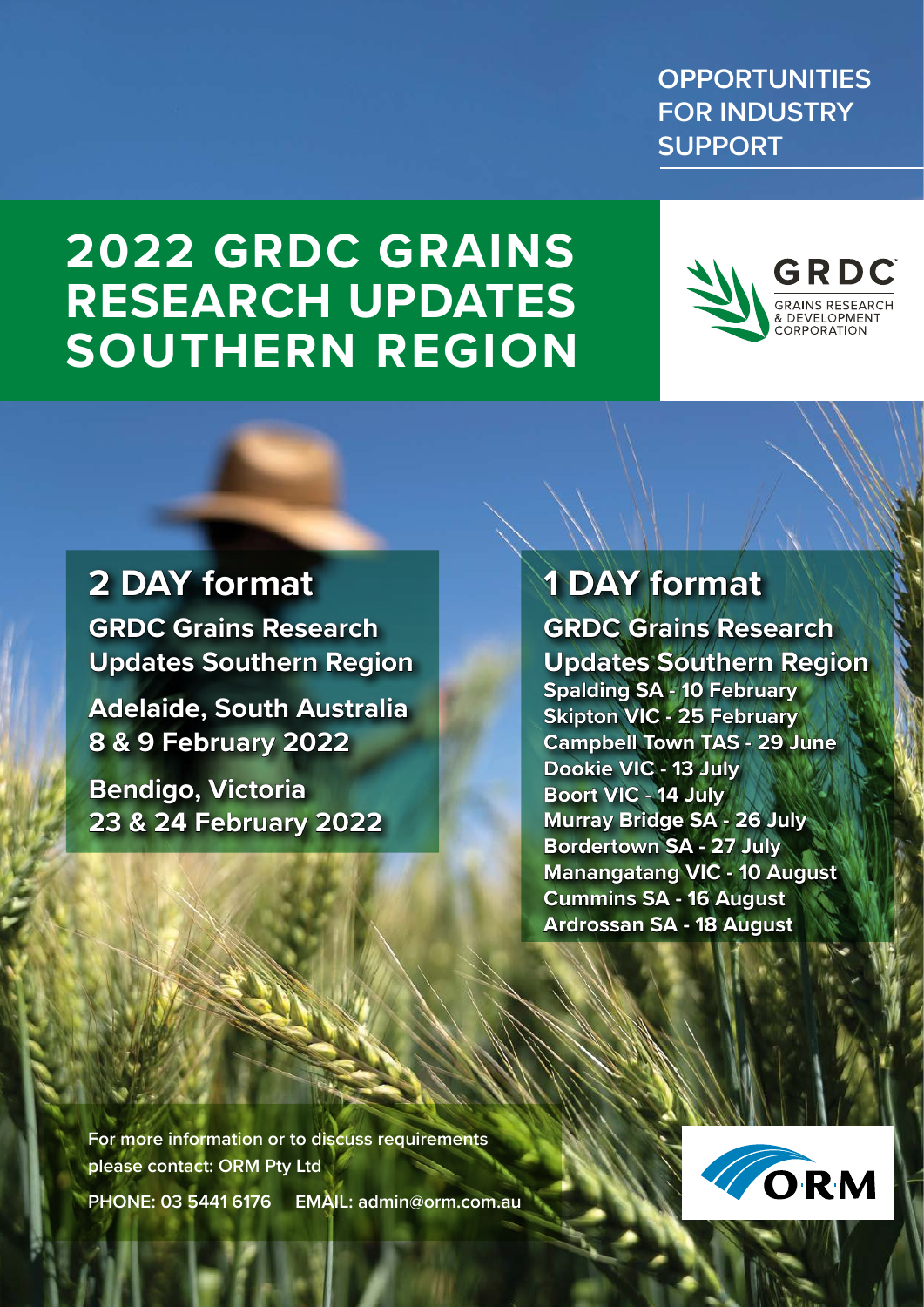# **2022 GRDC GRAINS RESEARCH UPDATES SOUTHERN REGION**



### **Industry exposure for your technology and innovations**

The GRDC Grains Research Updates continue as flagship extension platforms for the grains sector, delivering critical information for grain growers and their advisers. The Updates deliver the latest outcomes arising from the many research, development and extension projects supported by investment from GRDC and their research partners.

The GRDC Grains Research Updates provide quality, evidence based information on topical and practical issues relevant to the productivity and profitability of grain growing enterprises.

Industry representation at the GRDC Grains Research Updates is a valuable aspect of the events. They provide an exceptional networking opportunity and an ideal forum to generate awareness of new and existing products.

#### **This is your opportunity to:**

- Demonstrate support for the grains industry and add value for attendees to the GRDC Grains Research Updates;
- Increase and enhance contact with leading advisers, growers and researchers;
- Engage with potential clients:
- Enhance your company profile with the advisory and production end of the grains industry; and
- Inform your customers of new innovations and products

Please Note: All industry support applications are subject to approval by GRDC. All offers are subject to State Government COVID-safe policies at the time of the event.

### **Applications due by COB 4 December 2021 for GRDC GRAINS RESEARCH UPDATES 2022—TWO DAY FORMAT**

**8 & 9 February 2022 — Adelaide Convention Centre, Adelaide, South Australia 23 & 24 February 2022 — Venue to be confirmed, Bendigo, Victoria** 

### **Applications due 3 weeks prior to event date**

**GRDC GRAINS RESEARCH UPDATES 2022—ONE DAY FORMAT**

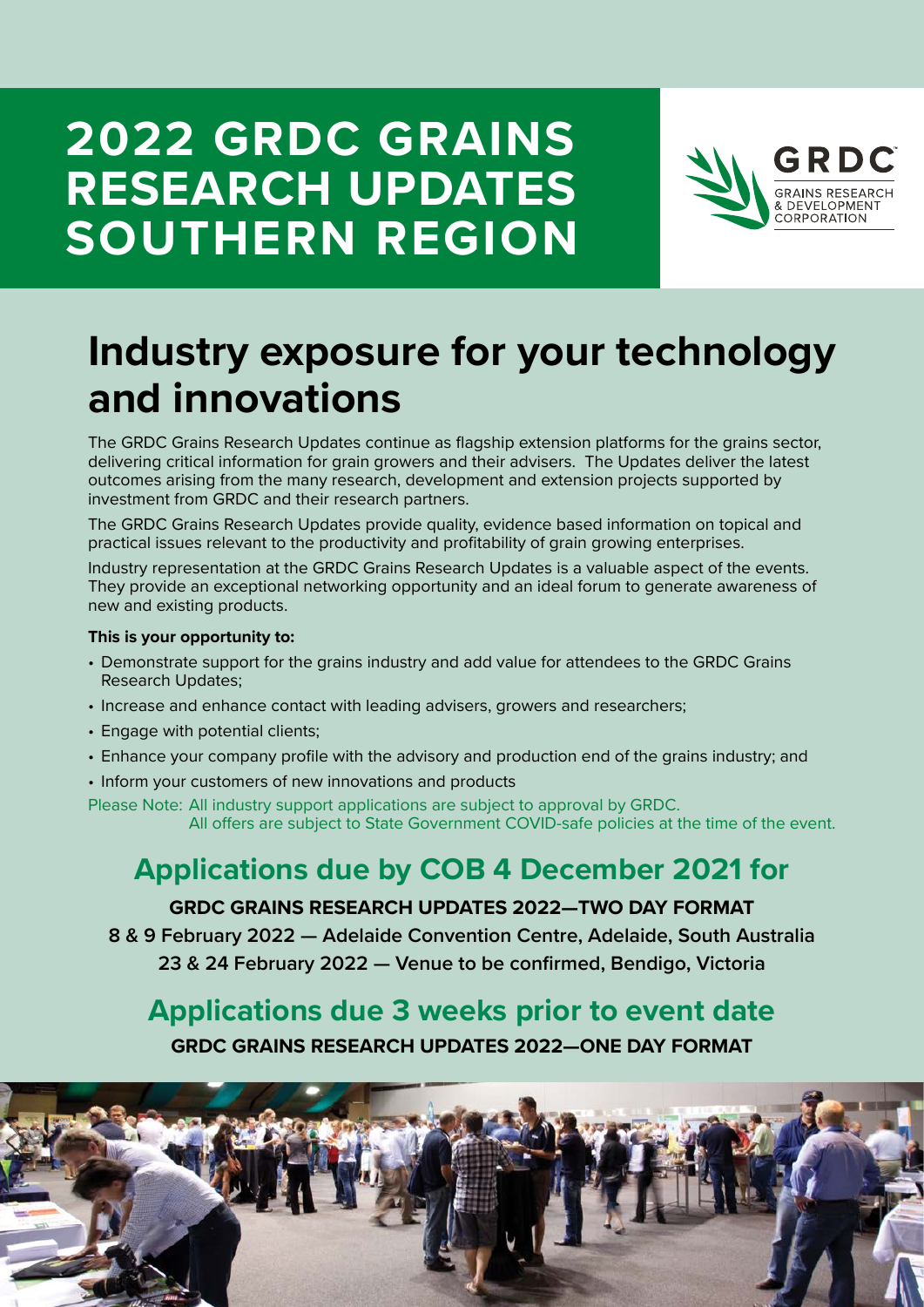# **INDUSTRY SUPPORT OPPORTUNITIES 2022**

# **Options 2 DAY format**

#### **Trade Display Adelaide \$2100 Bendigo \$1900** • Trade display space • Two full registrations to sponsored Update • Acknowledgment in Update Proceedings (logo and an About Us statement - maximum size A4) • Video or slide show (silent) on the trade display 'big screen' • One satchel insert (A4 or smaller brochure, booklet, flyer or small promotional item) - to be supplied by the trade displayer **Networking**  • Provide drinks and food during networking session

#### • Corporate signage, naming rights to networking session and video slideshow

- Three full registrations to sponsored Update and networking session
- Acknowledgement in Update Proceedings and opportunity to provide merchandise
- Opportunity to speak at close of Day 1

# **Barista Coffee**

*Please express interest on the return form.*

COVID-safe gathering policy at the time of the event and the cost will be adjusted for

• The Networking Session is subject to State Government

attendance limitations – contact ORM to discuss further

#### **Adelaide** *–* **Bendigo \$3500**

**Session**

**Adelaide** *–* **Bendigo**

- The Barista Coffee option is subject to State Government COVID-safe gathering policy at the time of the event and the cost will be adjusted for attendance limitations – contact ORM to discuss further
- Provide unlimited barista coffees for attendees on site
- Branding of coffee machine or counter, branded cups or other merchandise
- Two full registrations to sponsored Update and networking session
- Video or slide show on the trade display 'big screen'

# **1 DAY format**

### **Trade Display \$600**

- Trade display space
- Two full registrations to sponsored Update
- Acknowledgment in Update Proceedings (logo and an About Us statement - maximum size A4)